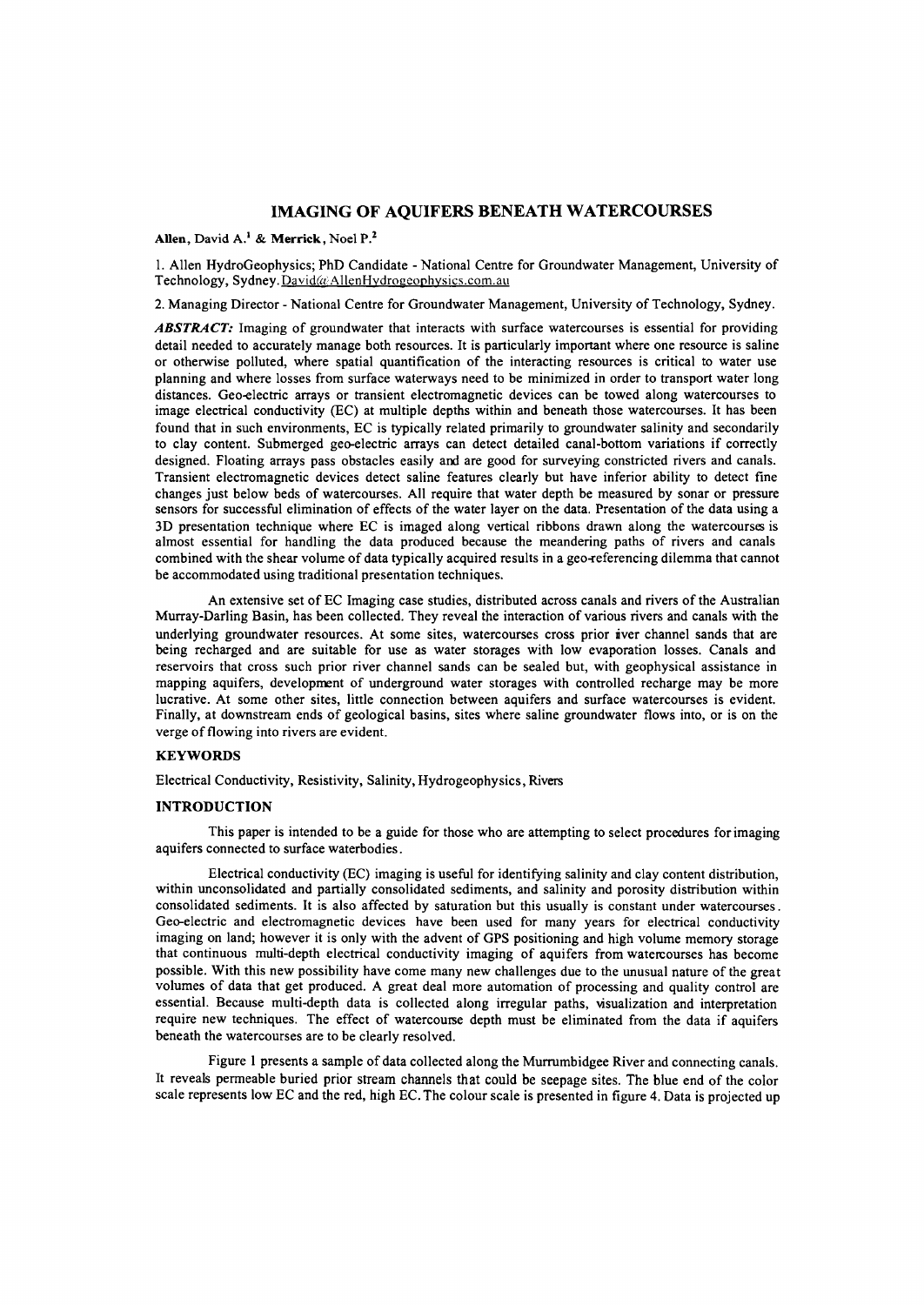from the watercourses, like a vertical ribbon, on a logarithmic depth scale. Depth ticks are provided at some locations along the canal for reference. The depth of the watercourse beds are marked by an aqua line. The bottom of the 'ribbon' is jagged because data integrity at depth is marginal and requires clipping. The image is divided into discrete layers of variable thickness so that real discrete layer boundaries such as the watercourse beds can be accurately resolved. A distinct geological zone, not evident on the airphoto, is evident from EC contrast to be surrounding the river. **In** this zone, deep aquifer recharge, with water sourced from surface watercourses, is evident from low EC that extends right to the bottom of the ribbon. Localized seepage of about l40mm/day has been detected by the author at one low EC anomaly near the river. Later we will contrast this site with others by use of a common color scale.



**Figure 1 EC data from a 144m long floating geo-electric array and of the Murrumbidgee River and adjacent canals in the vicinity of the Murrumbidgee Irrigation Area, NSW, Australia.**

# **DEVICES FOR IMAGING OF AQUIFERS CONNECTED TO WATERCOURSES.**

Rapid aquifer imaging can only be achieved using non-invasive continuously moving devices. Electrical, electromagnetic, magnetic and seismic devices are therefore the only possibilities. Magnetic and seismic devices are typically useless for aquifer definition in unconsolidated environments and are not sensitive to salinity variations. Seismic streamers can be used to detect depth to consolidated rock beneath unconsolidated sediment beneath watercourses (http://water.usgs.gov/ogw/bgas/profiles/Feb2004-NE.html ). This paper focuses on the use of electrical and electromagnetic devices (Barret et. a!. 2003, Volmer et. a!. 2004) which primarily measure EC. They also measure other properties relevant to aquifer definition such as induced polarization (Viezolli and Cull 2005) which is affected by clay content however EC is the only property that currently is being routinely measured in a clear and comprehensive way.

There should now be little reason for failure of EC imaging surveys because theoretical modeling of anticipated scenarios can quickly be carried out for any device that may be chosen. Various software tools are available for such modeling (eg HydroGeoImager - Allen 2005d and EMMA  $-$  Auken et.al. 2001,2) Geo-electric arrays measure EC by directly injecting electric current into the ground/water and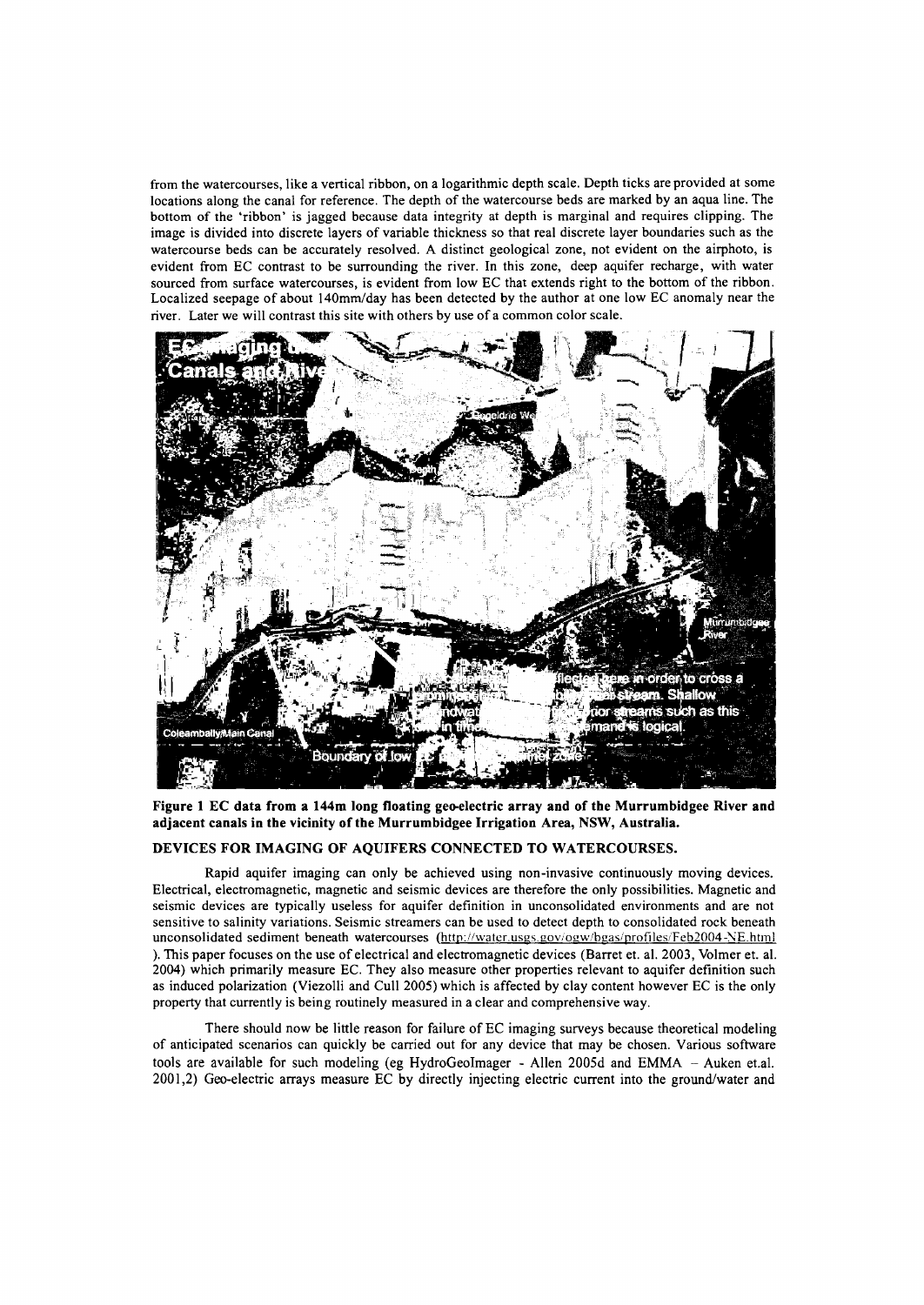measuring electric field perturbations, related to subsurface heterogeneity, along a towed array of electrodes. Electromagnetic devices induce electric current into the ground using loops of wire and then detect the change in the magnetic field at sensor coils that results from decay and migration of the electrical current 'smoke ring' that has been induced in the water/ground. Control of, and interpretation of signals from electromagnetic exploration devices is therefore more complicated than that of geo-electric devices.

Figure 2 presents various waterborne, multi-depth EC imaging devices. It can be observed that a lot of logistical decisions have to be made in order to select an appropriate device for a job. Navigability of the devices is very variable as are spatial and EC resolution and depth of investigation ranges.



**Figure 2 Devices for imaging aquifers beneath waterways: a 144 m long floating Allen exponential bipole geo-electric array, a similar 20 m long submerged array and pressure depth sensor, an Iris Instruments Syscal Pro (c ourtesy of Geoforce) set up for surveying constricted waterways and a floating transient electromagnetic loop prototype (courtesy of Zonge Engineering and Research Organization - Australia). Similar configurations can be used for survey across land.**

Towed array surveys are requested at sites where canal seepage is problematic, where transmission losses from rivers need to be studied, and where saline inflow, acid inflow (from acid sulfate soils) or other pollution inflow into rivers or drains is occurring. These sites rarely offer ideal navigation and innovative array towing solutions usually need to be implemented. Equipment used, including the geo-electric arrays, typically need to be light, rugged and streamlined. Field logistics, rather than geophysical limitations, is usually the primary factor that determines the viability of various devices. Across land, geo-electric devices suffer from contact resistance problems whereas TEM such as NanoTEM (Allen 2005b), TerraTEM and SkyTEM (Sorensen and Auken 2004) and frequency domain EM devices such as the Geonics EM3l do not. Some geo-electric devices such as the Geometries ohm-mapper can be effectively used in continuous towing mode on land because they use capacitive electrodes.

Geo-electric array configuration is critical for obtaining low noise data, good depth resolution, and good signal strength. An Allen Exponential Bipole array configuration (Allen 2005a) normally is optimal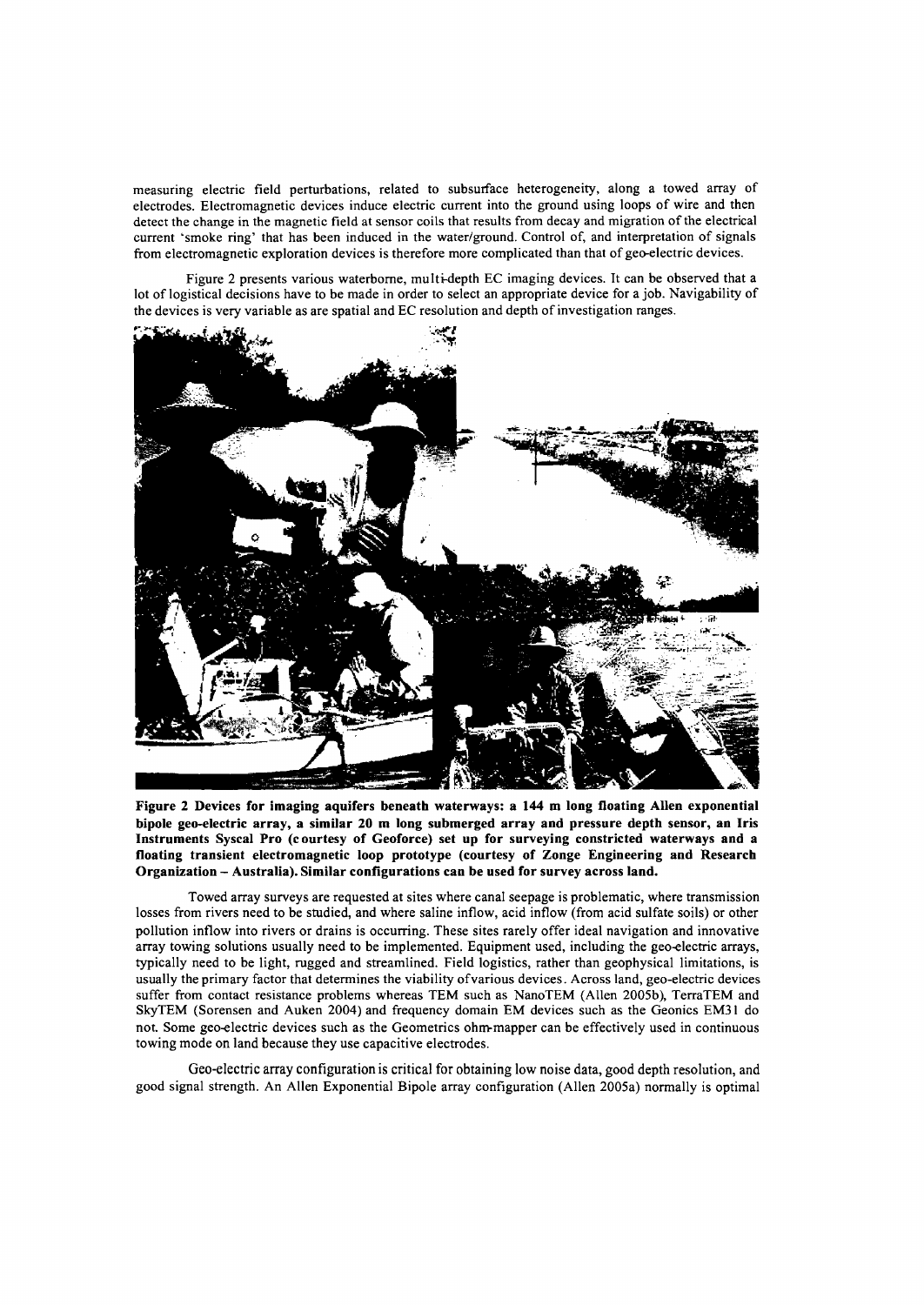for towed array surveys. In order to detect very fine detail just below watercourse beds, the array needs to be submerged, towed along the bed. Arrays need to be about 5 times as long as their maximum exploration depth so, for navigation purposes, deep penetrating arrays must float instead.

#### PRESENTATION

Tens of megabytes of data can easily be collected by GPS tracked towed geo-electric arrays or electromagnetic devices in a day. Presentation of that data is only feasible once it is in a form in which it can be efficiently georeferenced by the viewer. Because of this, interactive 3D ribbon imaging in an OpenGL interface has been developed (Allen 2005b).

Any data can be imaged using apparent EC equations that create blurred imagery; however floating array data is best processed using horizontal layer inversion, an iterative process of creatng horizontal layer scenarios that may match the data, calculating the result and how it matches the data, and then creating a new model, repeating until an appropriate model is determined. Two dimensional inversion which models a grid of infinite length horizontal prisms that are perpendicular to the survey direction, instead of horizontal layers, is excessively time consuming and ill posed to towed array data. Horizontal ripple in the imagery usually results (Allen and Merrick 2005). Two dimensional modeling is appropriate for producing imagery that must resolve steeply dipping boundaries accurately for high cost engineering works (eg. Loke and Lane 2004). Initial models fed to inversion should be adjusted using the measured water depths. Inversion routines should not however be forced to honor the water depth especially where surface water stratification is anticipated or where water depth is laterally variable (i.e, most rivers and canals). Forcing inversion to honor the measured water depth in those situations would produce neater more impressive images but they would have geophysical artifacts in them that could confuse interpreters (Allen 2005d). Inversion code for imaging aquifers below surface water bodies must be designed to resolve high EC contrast boundaries. This is best done by minimizing the number of layers in models so that layer boundaries can be allowed to move to match real geological boundaries. This approach has been adopted in HydroGeolmager (Allen 2005b) by centering layers over the focus depth of investigation of each configuration in an array and using a balance of layer stretch constraint and smoothness constrant. The minimum number of layers approach also has been adopted, with the additional benefits of laterally constrained inversion by the Aarhus HydroGeophysics Group (Auken and Christiansen 2004).

Low conductivity surface water overlying highly conductive groundwater results in signal to noise problems in many cases. Data must therefore be clipped to prevent artifacts; however the clipping itself can cause artifacts. Inversion must be able to accommodate the complications added by clipping (eg HydroGeolmager, Allen 2005b)

# INTERPRETATlON- ADDITIONAL CASE STUDIES

#### Sturt Canal- Seepage investigation using a submerged geo-electric array

A little local geological information usually resolves ambiguity in interpretation of the significance of electrical conductivity anomalies. Anomalies almost always correlate with groundwater salinity. Correlation with clay content is also common (Slavich and Petterson 1993). Correlation with sodicity, which is related to permeability, normally also occurs (Shaw 2002). Figure 6 presents a case where a submerged array has been used to suggest where water is seeping from a canal into buried river channels. Comparison with seepage under the rivet; which is connected to one end of the canal, is possible. Under the river, a much lower conductivity than under the canal is observed. In this environment, this suggests that seepage under the river is far more significant than seepage out of the canal.

### Mildura - A Murray River Salt Interception Scheme in a fossil groundwater discharge region surveyed using both TEM and a floating geo-electric array.

About 120km of the Murray River in the vicinity of Mildura was surveyed using both TEM and a 144m long geo-electric array. Part of both datasets has been coloured using the same EC histogram (Figure 4) so that direct comparison is possible. The histogram used was developed by averaging histograms from all over the Murray Darling Basin, therefore, it was not optimized in such a way as to favour either dataset. Observe that the TEM dataset has poor and ambiguous resolution of details above about 6m. Conductive features below 6 metres deep are resolved well but erroneously extended up to the surface. This is because the assumptions used in mathematics for interpreting TEM loose validity above about this depth. The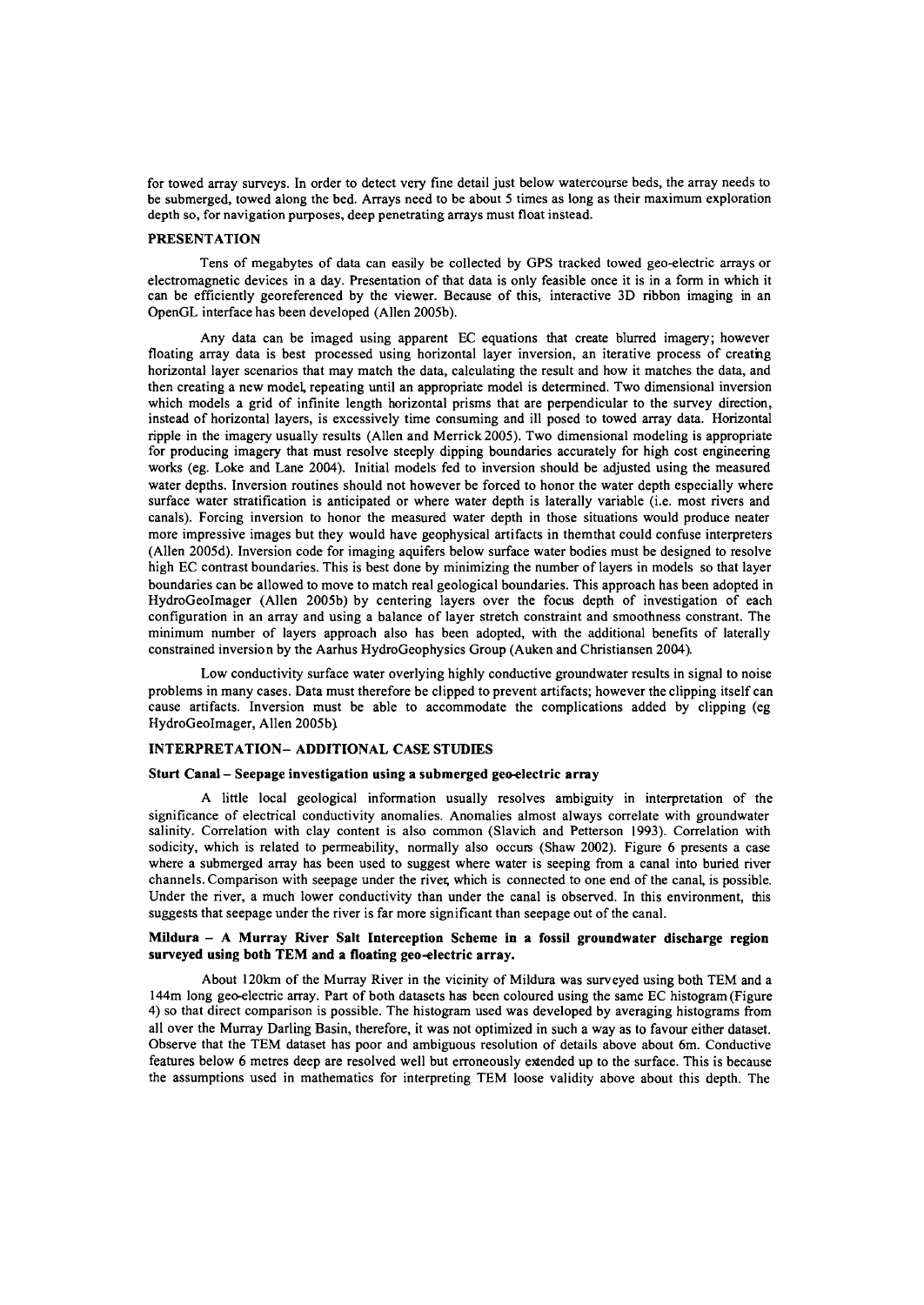datasets are reasonably comparable below 6 metres deep. In the geo-electric dataset, features just below the riverbed are clearly visible. The interception scheme at this location has not been able to remove al1 saline water from below the river, however, it has removed saline water from immediately below the river. That water has been replaced with fresh water being drawn out of the river which has resulted in a low EC anomaly just below the river bed On the images, purple spheres placed at every kilometre along the river are sized in proportion to salt load increase along the river. It can be observed that they correlate very wel1 with EC just below the river bed a few kilometres upstream of their locations.



Figure 3.: Sturt Canal - Murrumbidgee Irrigaiton Area - NSW - Australia. An example of submerged geoeleetric array data with intense detail right at the riverbed. Data was collected using an Iris Instruments Syscal Pro provided by Geoforce Pty Ltd. This data has been imaged simply by using an apparent resistivity formula for a submerged array in a half space along with sonar depth information, surface water resistivity and half space effective depths. The imaging procedure used is far from optimal however the level of detail produced is still impressive. Fast submerged array inversion is not yet available.



Figure 4 A composite EC histogram created from numerous datasets from the Murray Darling Basin. This histogram has been used to colour figures 1, 6, 7 and 8 so that they can be directly compared.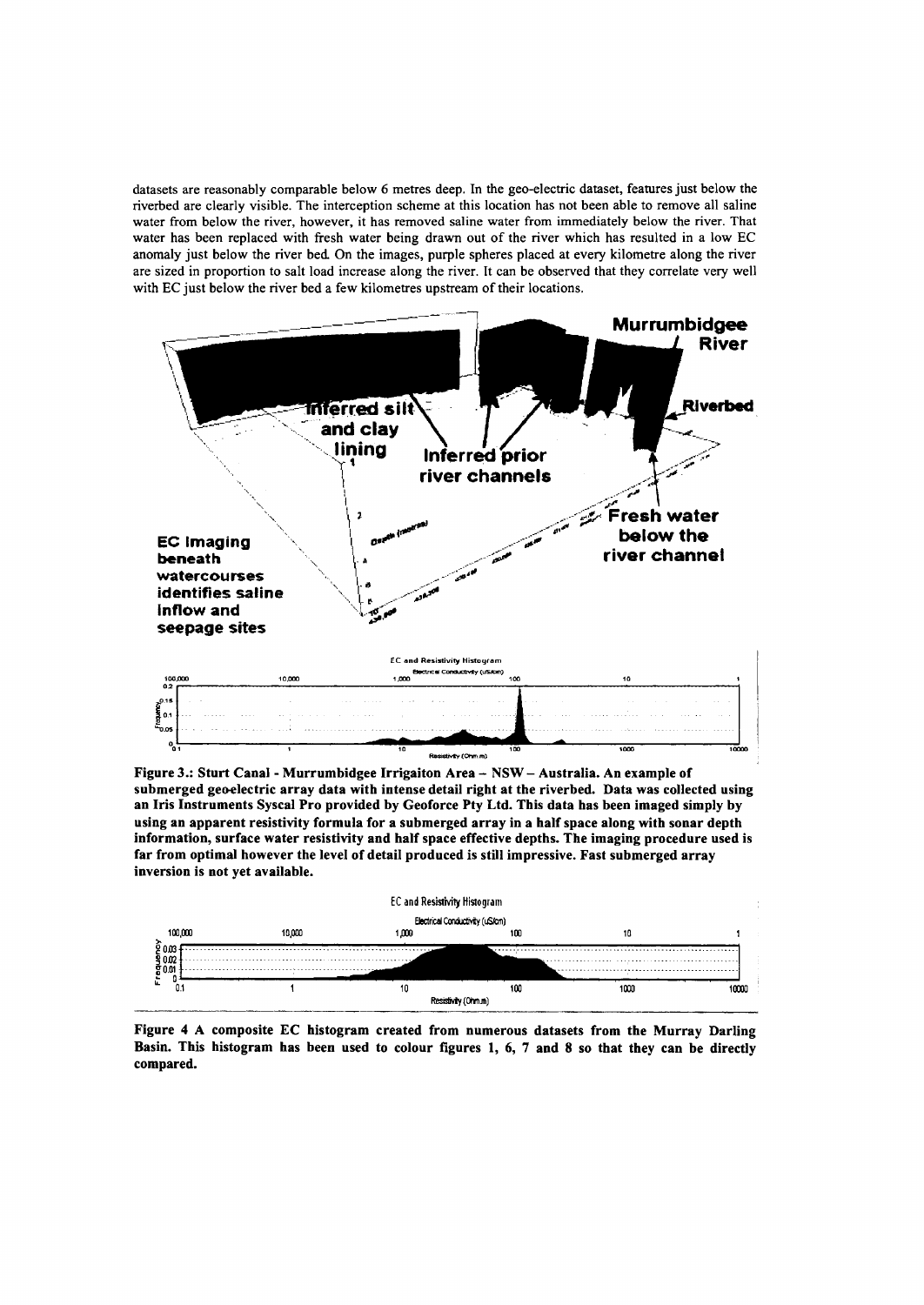

Figure 5 EC below the Murray River as imaged using Zonge NanoTEM with an 8 x 8m loop.



Figure 6 EC below the Murray River upstream of Mildura as imaged using a Zonge GDP32 with a 144m long, exponential, bipole geo-electric array.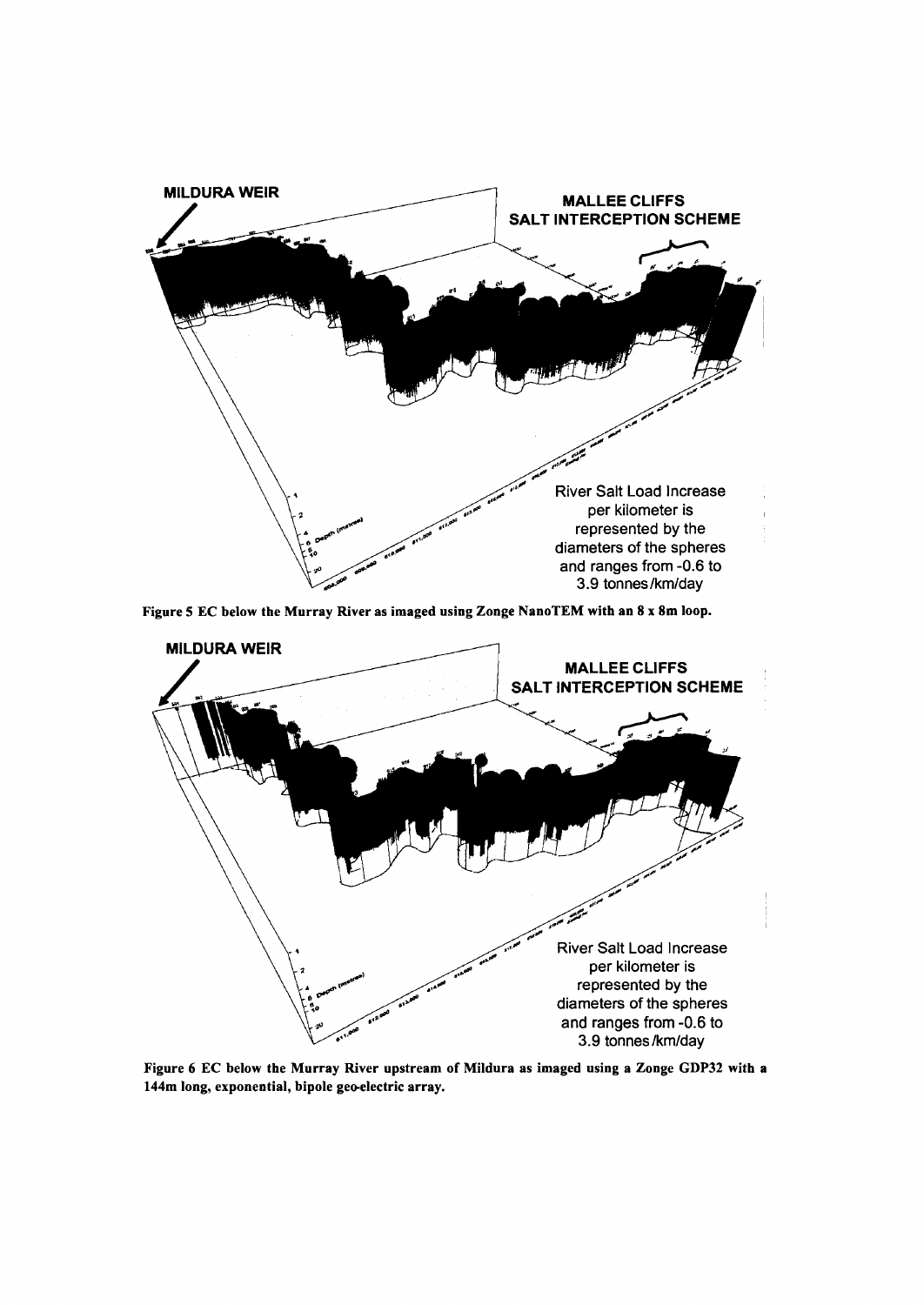

### Figure 7 Saline inflow hotspots inferred using geo-electric **EC** data 1 metre below the riverbed - a **simplified way of presenting important data from figure 7.**

Figure 7 presents EC one metre below the riverbed as observed by the geo-electric array. This simple form of presentation is good for showing audiences exactly where salt is entering a river but lacks the fullness of detail of the 3D imagery.

Contrast the Murrumbidgee near Griffith (Figure I) with the Murray near Mildura (Figure 6) which both have been coloured using the colour scale of figure 4. Figure I is of an aquifer recharge area while figure 6 is of a fossil aquifer discharge area. These two images show how, once a regional database of sub-river EC imagery has been established, that imagery can be used to clearly identify gaining and losing parts of rivers.

### **Waikerie - A Murray River salt interception scheme and prior channel surveyed by a geoelectric array.**

Figure 8 presents a site where saline inflow into the Murray River is being prevented by salt water interception scheme (SIS) bores. Because EC reflects groundwater salinity rather than rate of saline flow, in most cases, in the vicinity of SIS bores, EC anomalies are not expected unless the SIS bores have been pumping sufficient flows to have caused a reversal of vertical groundwater flux under the river so that river water is drawn into the SIS bores. As soon as that occurs, the strata under the river become flushed with fresh river water rather than up-welling saline groundwater and a distinct EC anomaly occurs. The EC anomaly then shows the extent of strong influence of the SIS bore which in many cases has been distorted by geological variations such as prior river channels. At Waikerie SIS - Murray River - South Australia, good examples of such anomalies do seem to exist. Figure 8 shows such anomalies as well as another good anomaly believed to be resulting from the only palaeo-river-channel under this part of the river due to its co-incidence with geomorphological features evident on airphotos.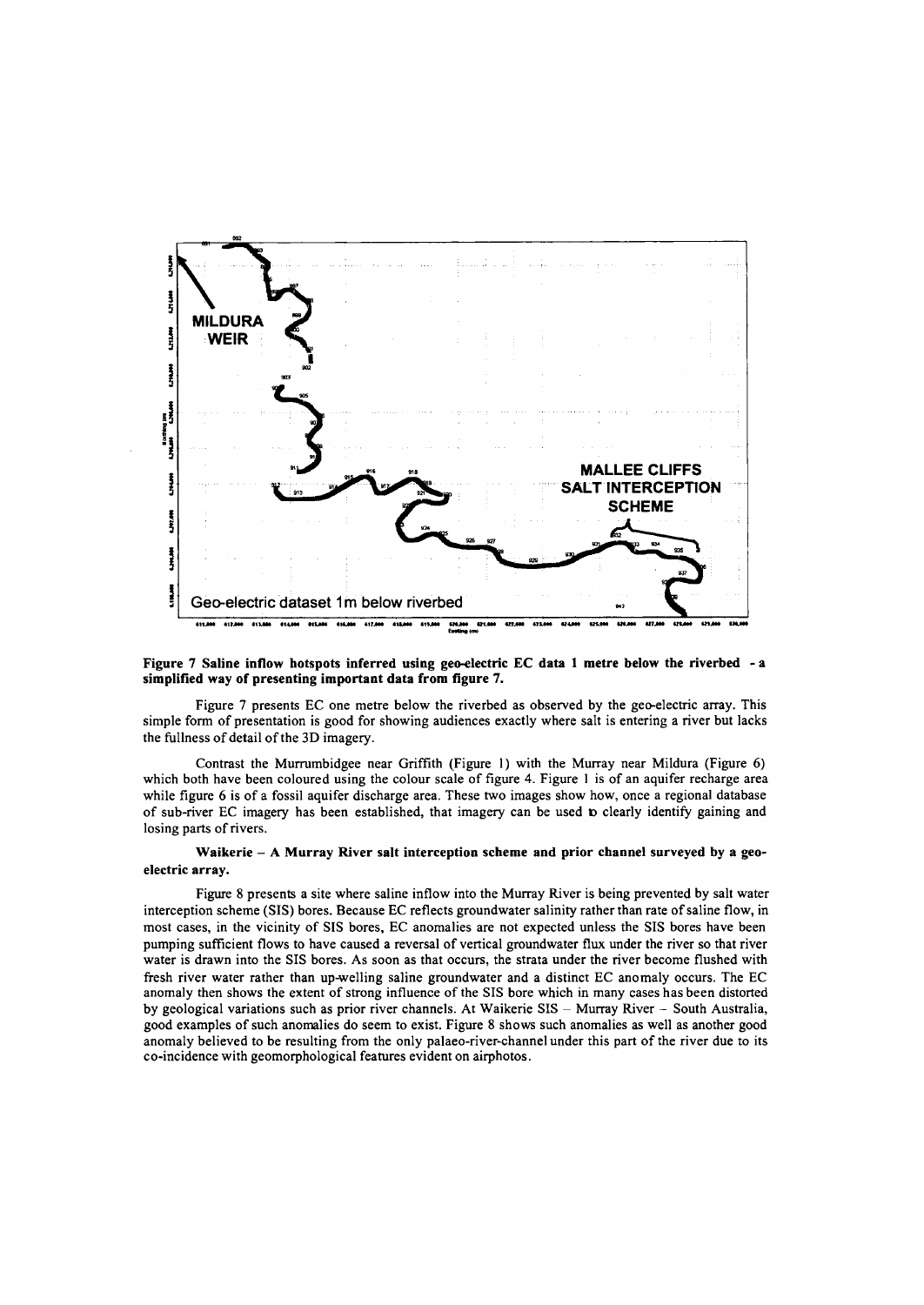

Figure 8 Part of Waikerie SIS scheme shown in Figure 7. A close-up of anomalies resulting from a palaeochannel, and Waikerie SIS bores 16 and 17 (shown as vertical black lines). This ribbon image was generated using ID inversion. Note how the riverbed (aqua line) does not correspond with the base of the blue low EC anomaly near the SIS bores - the bores appear to have drawn freshwater downwards from the bottom of the river in the vicinity of the bores.

It is believed that because the bores shown in Figure 8 are very close to the river, and because the geological strata there, that the river has incised, are permeable, distinct 'drawdown cone' anomalies exist around the bores. Irrigation there has a localized impact on saline inflow into the river as is evident from localization of groundwater mounds around irrigated land. Figure 8 was created using the lD inversion software written by the authors.

### **CONCLUSION**

Transient electromagnetic (TEM) surveys conducted from water can identify salt stores in aquifers beneath watercourses but cannot effectively resolve depths of features near beds of typical watercourses. Continuous TEM surveys can, however, image aquifer variations across land if the TEM loop is towed behind a land vehicle or suspended from a helicopter.

Towed geo-electric surveys conducted from water can be of tremendous value due to the high productivity rate attainable on water. They can focus directly on the principal sites of surface water groundwater interaction - right beneath the surface water bodies. Because electrical conductivity is very dependant on salinity, both freshwater flushing of saline aquifers and saline inflow into rivers and drains can be studied in exceptional spatial detail.

It is likely that, with the addtional information that can be gained using aquifer imaging, much more precise, and economically viable use of connected surface and groundwater resources will occur in the future.

#### **REFERENCES**

Allen, D.A. & Merrick, N.P., 2003, A floating electrode array for continuous geo-electric imaging. Extended abstract - *proceedings of the Aust. Soc. of Exploration Geophysicists 16th Geophysical Conference and Exhibition. .*